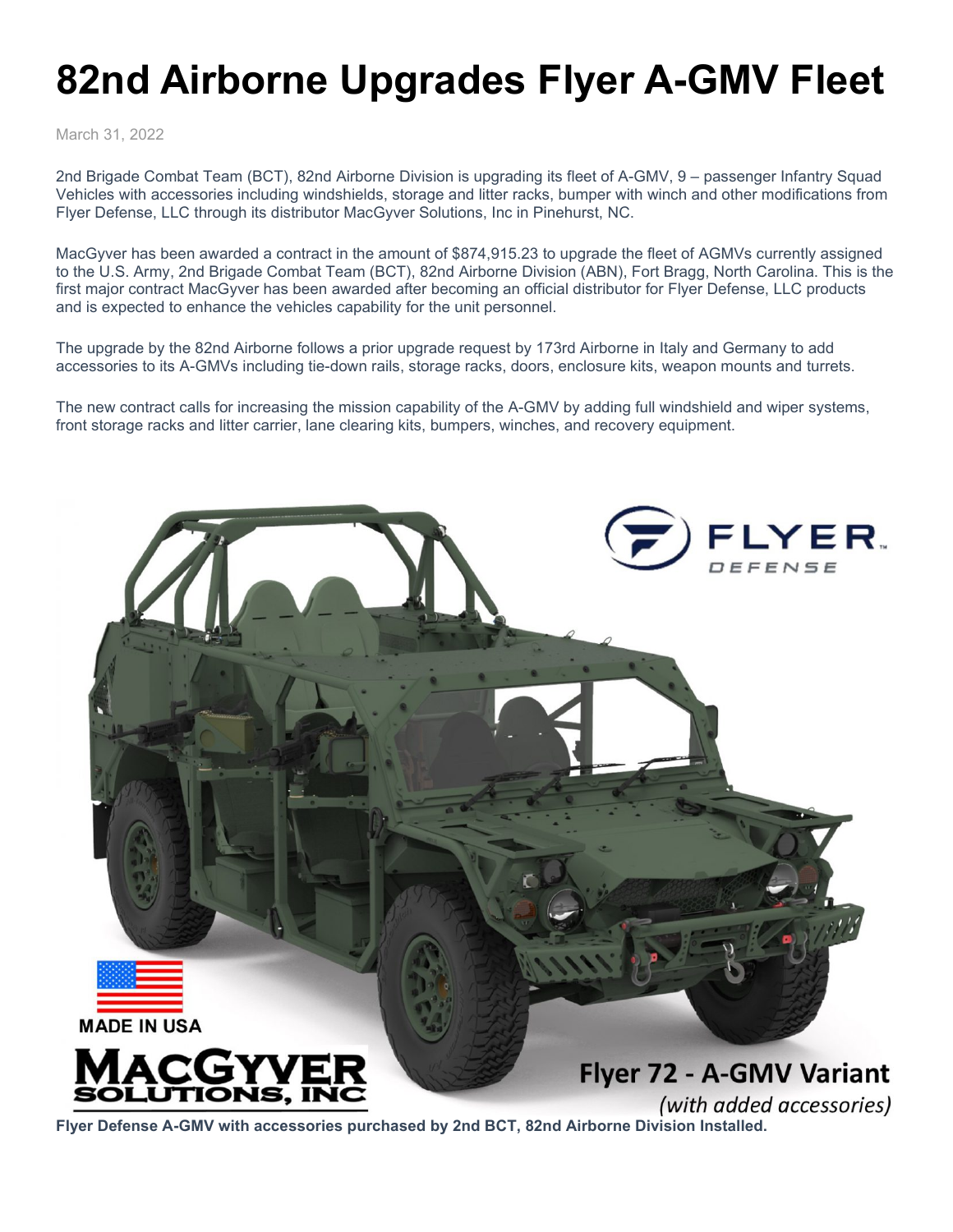Installation of the upgrades will be made by Flyer Defense, LLC Field Service Representatives (FSRs) and unit personnel and is expected to take place later this year.

The A-GMVs in place at the 2nd BCT have seating for 9 personnel, weapons mount for four (4) M240 or M249 door mounted machine guns and the ability to install a turret for heavy machine gun if required. The platform is excellent for transport of paratroopers with its ability to be internally transported in the CH-47, and sling loaded by UH-60.

The additional accessories will allow the occupants greater protection from weather and debris when operating the platform, as well as better visibility during austere weather. External storage capability and moving the litter position from the rear seat allows for the entire crew to remain with the vehicle during evacuation of wounded personnel. The new lane clearing kit will increase the vehicles' ability to traverse areas with debris and add the capability for the vehicle to selfrecover or traverse complex obstacles.



 *AL4024961 Windshield w/Wipers 57K00205 Litter/Storage Rack AL4021589 Bumper/Winch*

The Flyer 72 (A-GMV Variant) is the same base platform in use by USSOCOM as the GMV 1.1 and can be modified extensively by the unit to add capability. OEM created accessories and GMV 1.1 components including lower doors, windshield with wipers, storage and litter racks, upper doors/enclosure kit, heater/defroster, heavy machine gun turret and even armor protection to produce a fully armored vehicle can be adapted to the light infantry unit's A-GMVs.



Contact MacGyver Solutions, Inc - Cage 7JP09 - Tel: 217-254-3620 email: gsa@macgyversolutions.com for more information.